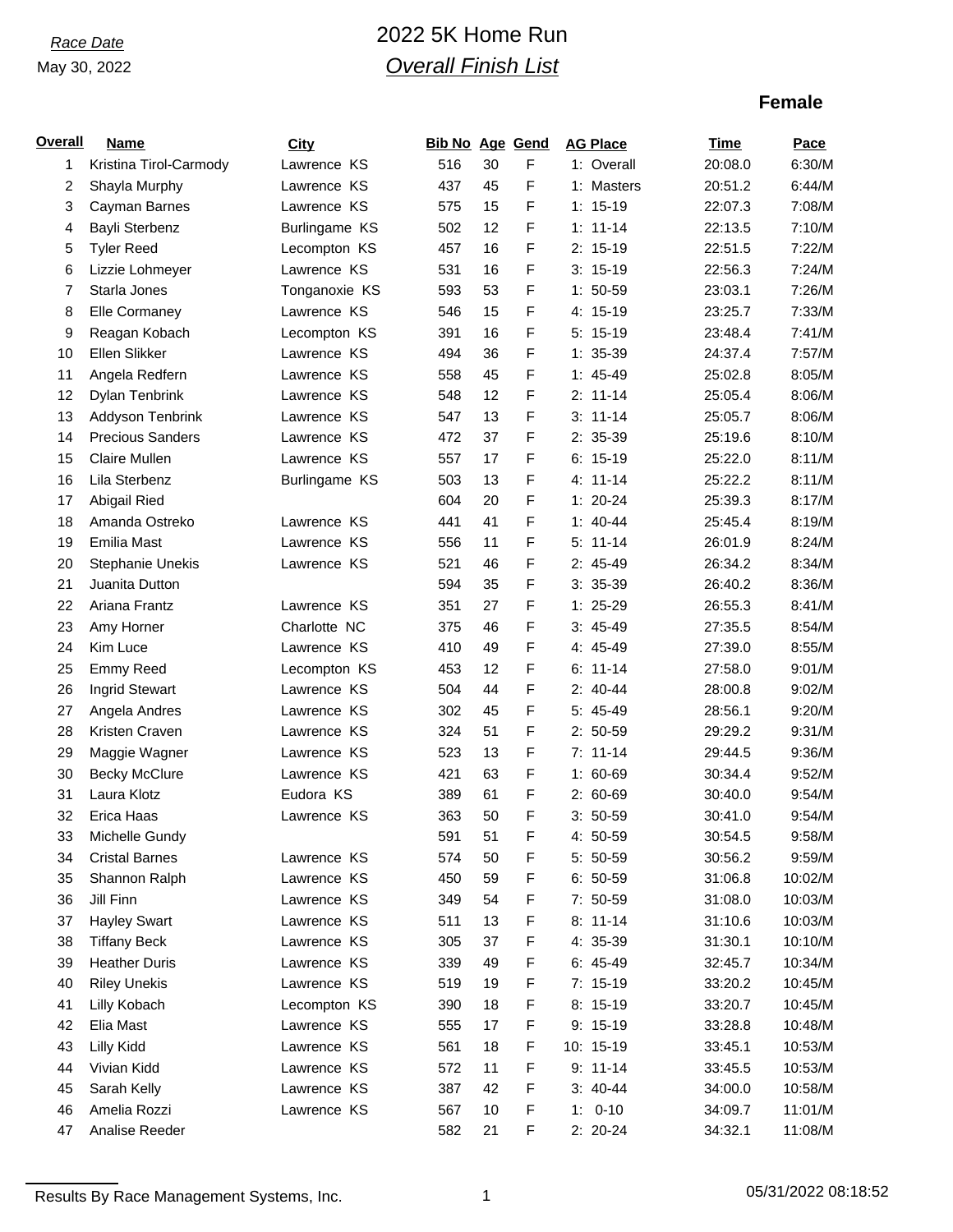# *Race Date* 2022 5K Home Run *Overall Finish List*

## **Female**

| <u>Overall</u> | Name                    | City           | <b>Bib No Age Gend</b> |                |   | <b>AG Place</b> | Time    | Pace    |
|----------------|-------------------------|----------------|------------------------|----------------|---|-----------------|---------|---------|
| 48             | Laura Rozzi             | Lawrence KS    | 568                    | 46             | F | 7: 45-49        | 34:33.7 | 11:09/M |
| 49             | Amy Mason               | Lawrence KS    | 416                    | 45             | F | 8: 45-49        | 34:42.4 | 11:12/M |
| 50             | Serita Miller           | Lawrence KS    | 429                    | 41             | F | 4: 40-44        | 34:59.0 | 11:17/M |
| 51             | Amanda Smith            | Lawrence KS    | 495                    | 30             | F | $1: 30-34$      | 35:02.6 | 11:18/M |
| 52             | Kate Poindexter         |                | 540                    | 12             | F | 10: 11-14       | 35:19.3 | 11:24/M |
| 53             | Elizabeth Rozzi         | Lawrence KS    | 569                    | 16             | F | 11: 15-19       | 35:20.4 | 11:24/M |
| 54             | Elise Hossler           |                | 539                    | 12             | F | $11: 11-14$     | 35:21.8 | 11:24/M |
| 55             | <b>Catherine Fenske</b> | Lawrence KS    | 346                    | 47             | F | 9: 45-49        | 35:36.1 | 11:29/M |
| 56             | Kelcie Matousek         | Lawrence KS    | 417                    | 25             | F | 2: 25-29        | 35:55.9 | 11:35/M |
| 57             | Liz Long                | Mayetta KS     | 408                    | 51             | F | 8: 50-59        | 36:06.4 | 11:39/M |
| 58             | Emma Ledford            | Lawrence KS    | 402                    | 43             | F | 5: 40-44        | 36:09.5 | 11:40/M |
| 59             | Michelle Fredrick       | Lawrence KS    | 353                    | 45             | F | 10: 45-49       | 37:40.7 | 12:09/M |
| 60             | Ellen Hanrath           | Lawrence KS    | 365                    | 12             | F | 12: 11-14       | 37:46.2 | 12:11/M |
| 61             | Laura Mielke            | Lawrence KS    | 424                    | 46             | F | 11: 45-49       | 38:44.8 | 12:30/M |
| 62             | Rachel Rudeen           | Lawrence KS    | 462                    | 30             | F | 2: 30-34        | 38:50.7 | 12:32/M |
| 63             | <b>Allison McCall</b>   | Lawrence KS    | 418                    | 13             | F | 13: 11-14       | 39:25.2 | 12:43/M |
| 64             | Kare Lyche              | Lawrence KS    | 411                    | 54             | F | $9:50-59$       | 40:07.1 | 12:57/M |
| 65             | Molly Kobach            | Lecompton KS   | 578                    | 12             | F | 14: 11-14       | 40:33.0 | 13:05/M |
| 66             | Amy Field               | Lawrence KS    | 544                    | 41             | F | $6: 40-44$      | 41:23.8 | 13:21/M |
| 67             | Robin Hartpence         | Lawrence KS    | 369                    | 62             | F | $3:60-69$       | 41:56.3 | 13:32/M |
| 68             | Dot Fernandez           | Lawrence KS    | 347                    | 67             | F | 4: 60-69        | 41:56.6 | 13:32/M |
| 69             | Alainie Bessent         | Lawrence KS    | 307                    | 14             | F | 15: 11-14       | 42:09.1 | 13:36/M |
| 70             | Stephanie Bessent       | Lawrence KS    | 309                    | 49             | F | 12: 45-49       | 42:09.2 | 13:36/M |
| 71             | <b>Christy Miller</b>   | Lawrence KS    | 427                    | 37             | F | 5: 35-39        | 42:38.8 | 13:45/M |
| 72             | Stacey Lane             | Lawrence KS    | 399                    | 48             | F | 13: 45-49       | 42:45.5 | 13:48/M |
| 73             | Donna Tucker            | Lawrence KS    | 518                    | 63             | F | 5: 60-69        | 43:14.6 | 13:57/M |
| 74             | Iwalewa Yeku            | Lawrence KS    | 529                    | $\overline{7}$ | F | $0 - 10$<br>2:  | 43:20.8 | 13:59/M |
| 75             | Kelly Foos              |                | 592                    |                | F | $3: 0-10$       | 43:22.1 | 13:59/M |
| 76             | <b>April Sikes</b>      | Lawrence KS    | 488                    | 44             | F | 7: 40-44        | 43:27.5 | 14:01/M |
| 77             | <b>Terri Reintjes</b>   | Lawrence KS    | 458                    | 61             | F | $6: 60-69$      | 43:36.0 | 14:04/M |
| 78             | Kemi Yeku               | Lawrence KS    | 530                    | 31             | F | $3: 30-34$      | 43:36.2 | 14:04/M |
| 79             | Katie Neighbour         | Lawrence KS    | 439                    | 25             | F | $3: 25-29$      | 45:05.8 | 14:33/M |
| 80             | Carol Mullen            | Lawrence KS    | 436                    | 78             | F | 1: 70-99        | 46:04.1 | 14:52/M |
| 81             | Amanda McEntire         | Kansas City MO | 533                    | 39             | F | 6: 35-39        | 46:17.6 | 14:56/M |
| 82             | <b>Gwynneth Reed</b>    | Lecompton KS   | 455                    | 10             | F | $4: 0-10$       | 46:33.5 | 15:01/M |
| 83             | Jill Morgison           | Eudora KS      | 433                    | 57             | F | 10: 50-59       | 46:45.4 | 15:05/M |
| 84             | Lori Moriarty           | Lawrence KS    | 434                    | 49             | F | 14: 45-49       | 46:45.5 | 15:05/M |
| 85             | Samantha Lowell         | Lawrence KS    | 409                    | 45             | F | 15: 45-49       | 46:57.0 | 15:09/M |
| 86             | Linda Elwell            | Lawrence KS    | 343                    | 71             | F | 2: 70-99        | 46:59.3 | 15:09/M |
| 87             | Karen Frick             | Lawrence KS    | 355                    | 70             | F | 3: 70-99        | 46:59.3 | 15:09/M |
| 88             | Karma See               | Lawrence KS    | 486                    | 9              | F | $5: 0-10$       | 47:14.4 | 15:14/M |
| 89             | Sarah Crough            | Lawrence KS    | 326                    | 39             | F | 7: 35-39        | 47:50.0 | 15:26/M |
| 90             | Ann Spangler            | Lawrence KS    | 498                    | 67             | F | 7: 60-69        | 48:44.3 | 15:43/M |
| 91             | Desiree Schumacher      | Lawrence KS    | 534                    | 37             | F | 8: 35-39        | 49:09.0 | 15:51/M |
| 92             | <b>Edwina Glass</b>     | Lawrence KS    | 541                    | 59             | F | 11: 50-59       | 49:27.4 | 15:57/M |
| 93             | Belinda Willmoth        | Lawrence KS    | 554                    | 44             | F | 8: 40-44        | 49:27.5 | 15:57/M |
| 94             | <b>Emily Rimmey</b>     | Lawrence KS    | 459                    | 38             | F | 9: 35-39        | 50:03.0 | 16:09/M |

Results By Race Management Systems, Inc. 2 05/31/2022 08:18:52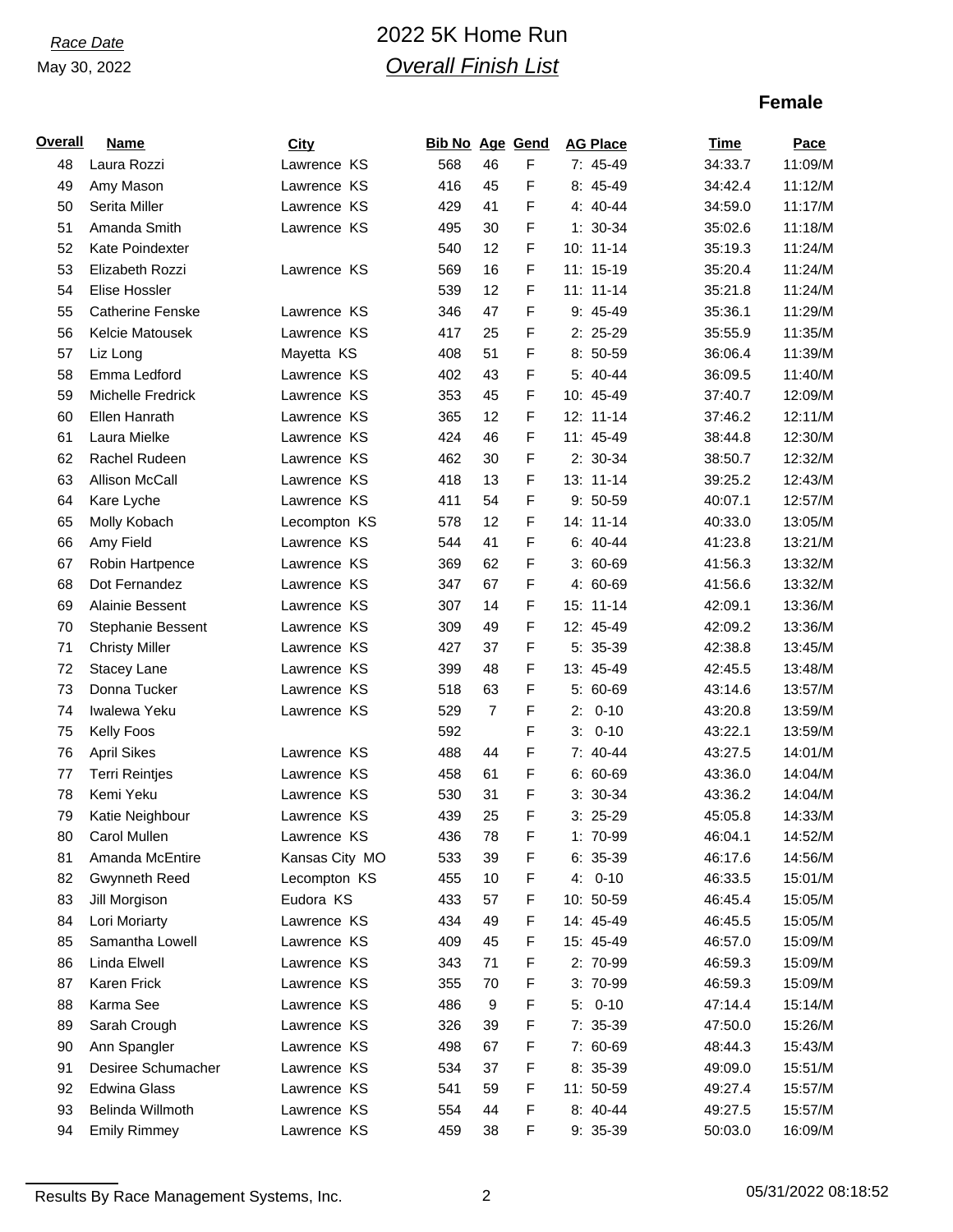# *Race Date* 2022 5K Home Run *Overall Finish List*

## **Female**

| Overall | <b>Name</b>                | <b>City</b>     | <b>Bib No Age Gend</b> |                |             | <b>AG Place</b> | Time      | Pace    |
|---------|----------------------------|-----------------|------------------------|----------------|-------------|-----------------|-----------|---------|
| 95      | Kendra Last                | Lawrence KS     | 545                    | 40             | $\mathsf F$ | $9: 40 - 44$    | 50:24.5   | 16:16/M |
| 96      | <b>Elliana Scott</b>       | Lawrence KS     | 480                    | 9              | F           | $6: 0-10$       | 50:51.0   | 16:24/M |
| 97      | <b>Caitlin Scott</b>       | Lawrence KS     | 479                    | 36             | F           | 10: 35-39       | 50:51.6   | 16:24/M |
| 98      | Anna Clare Scott           | Lawrence KS     | 477                    | $\overline{4}$ | F           | $7: 0-10$       | 50:52.8   | 16:25/M |
| 99      | Gretchen Reed              | Lecompton KS    | 454                    | 43             | $\mathsf F$ | 10: 40-44       | 50:59.3   | 16:27/M |
| 100     | <b>Isabel Reed</b>         | Lecompton KS    | 456                    | 14             | $\mathsf F$ | 16: 11-14       | 50:59.4   | 16:27/M |
| 101     | Dawn Sanders               | Peculiar MO     | 470                    | 60             | $\mathsf F$ | $8:60-69$       | 51:11.1   | 16:31/M |
| 102     | <b>Kimberly Sturtevant</b> | Lawrence KS     | 508                    | 47             | F           | 16: 45-49       | 51:25.6   | 16:35/M |
| 103     | Dana Landes                | Lawrence KS     | 398                    | 51             | F           | 12: 50-59       | 51:30.1   | 16:37/M |
| 104     | <b>Holly Leclaire</b>      | Lawrence KS     | 401                    | 44             | F           | 11: 40-44       | 51:35.1   | 16:38/M |
| 105     | <b>Crystal Hays</b>        | Lawrence KS     | 370                    | 44             | $\mathsf F$ | 12: 40-44       | 51:35.5   | 16:39/M |
| 106     | Claudia Kressig            | Lawrence KS     | 394                    | 59             | $\mathsf F$ | 13: 50-59       | 52:32.4   | 16:57/M |
| 107     | Allison Seeman             | Lawrence KS     | 487                    | 44             | $\mathsf F$ | 13: 40-44       | 52:39.4   | 16:59/M |
| 108     | Ann Hossler                |                 | 538                    | 52             | $\mathsf F$ | 14: 50-59       | 54:20.0   | 17:32/M |
| 109     | Jan Dean                   | Lawrence KS     | 328                    | 66             | F           | $9:60-69$       | 54:20.1   | 17:32/M |
| 110     | Lana Messner               | Lawrence KS     | 371                    | 64             | F           | 10: 60-69       | 54:58.5   | 17:44/M |
| 111     | Deb Ellsworth              | Lawrence KS     | 342                    | 68             | $\mathsf F$ | 11: 60-69       | 54:59.4   | 17:44/M |
| 112     | Ashley Lindsey             | Lawrence KS     | 405                    | 39             | F           | 11: 35-39       | 55:47.5   | 18:00/M |
| 113     | Kimberly Allen             | Lawrence KS     | 301                    | 50             | F           | 15: 50-59       | 58:29.9   | 18:52/M |
| 114     | <b>Emily Grant</b>         | Lawrence KS     | 361                    | 46             | F           | 17: 45-49       | 58:40.9   | 18:56/M |
| 115     | <b>Barbara Russell</b>     | Lawrence KS     | 463                    | 53             | F           | 16: 50-59       | 58:54.3   | 19:00/M |
| 116     | Linda Mannering            | Lawrence KS     | 414                    | 70             | F           | 4: 70-99        | 59:09.1   | 19:05/M |
| 117     | Linda Carr                 | Lawrence KS     | 319                    | 67             | F           | 12: 60-69       | 59:17.1   | 19:07/M |
| 118     | Laurie Bottenfield         | Lawrence KS     | 313                    | 74             | F           | 5: 70-99        | 59:17.2   | 19:08/M |
| 119     | Sammy Ideus                | Lawrence KS     | 559                    | 33             | F           | 4: 30-34        | 59:21.1   | 19:09/M |
| 120     | Sonya Schinkel             | Lawrence KS     | 474                    | 52             | $\mathsf F$ | 17: 50-59       | 1:00:04.5 | 19:23/M |
| 121     | Kelly Wall                 | Lawrence KS     | 524                    | 63             | F           | 13: 60-69       | 1:00:05.0 | 19:23/M |
| 122     | Maureen Brady              | Lawrence KS     | 314                    | 30             | F           | 5: 30-34        | 1:00:53.9 | 19:39/M |
| 123     | Emma Hefty                 | Lawrence KS     | 596                    | 17             | F           | 12: 15-19       | 1:01:07.7 | 19:43/M |
| 124     | Kaycee Palmander           |                 | 603                    | 9              | F           | $8: 0-10$       | 1:01:08.6 | 19:43/M |
| 125     | <b>Rachel Mills</b>        | Topeka KS       | 431                    | 36             | $\mathsf F$ | 12: 35-39       | 1:02:16.9 | 20:05/M |
| 126     | Mia Dutton                 |                 | 602                    | 12             | F           | 17: 11-14       | 1:02:33.2 | 20:11/M |
| 127     | Deidra Magee               | Lawrence KS     | 412                    | 55             | F           | 18: 50-59       | 1:02:38.6 | 20:12/M |
| 128     | Melissa Murrell            | Lawrence KS     | 438                    | 43             | $\mathsf F$ | 14: 40-44       | 1:03:46.6 | 20:34/M |
| 129     | Krista Mitchell            |                 | 580                    |                | $\mathsf F$ | $9: 0-10$       | 1:03:47.8 | 20:35/M |
| 130     | Deena Wachs                | Baldwin City KS | 522                    | 67             | $\mathsf F$ | 14: 60-69       | 1:03:51.4 | 20:36/M |
| 131     | Christina Bloomquist       | Lawrence KS     | 311                    | 30             | F           | $6: 30-34$      | 1:03:56.5 | 20:38/M |

Results By Race Management Systems, Inc. 3 3 05/31/2022 08:18:53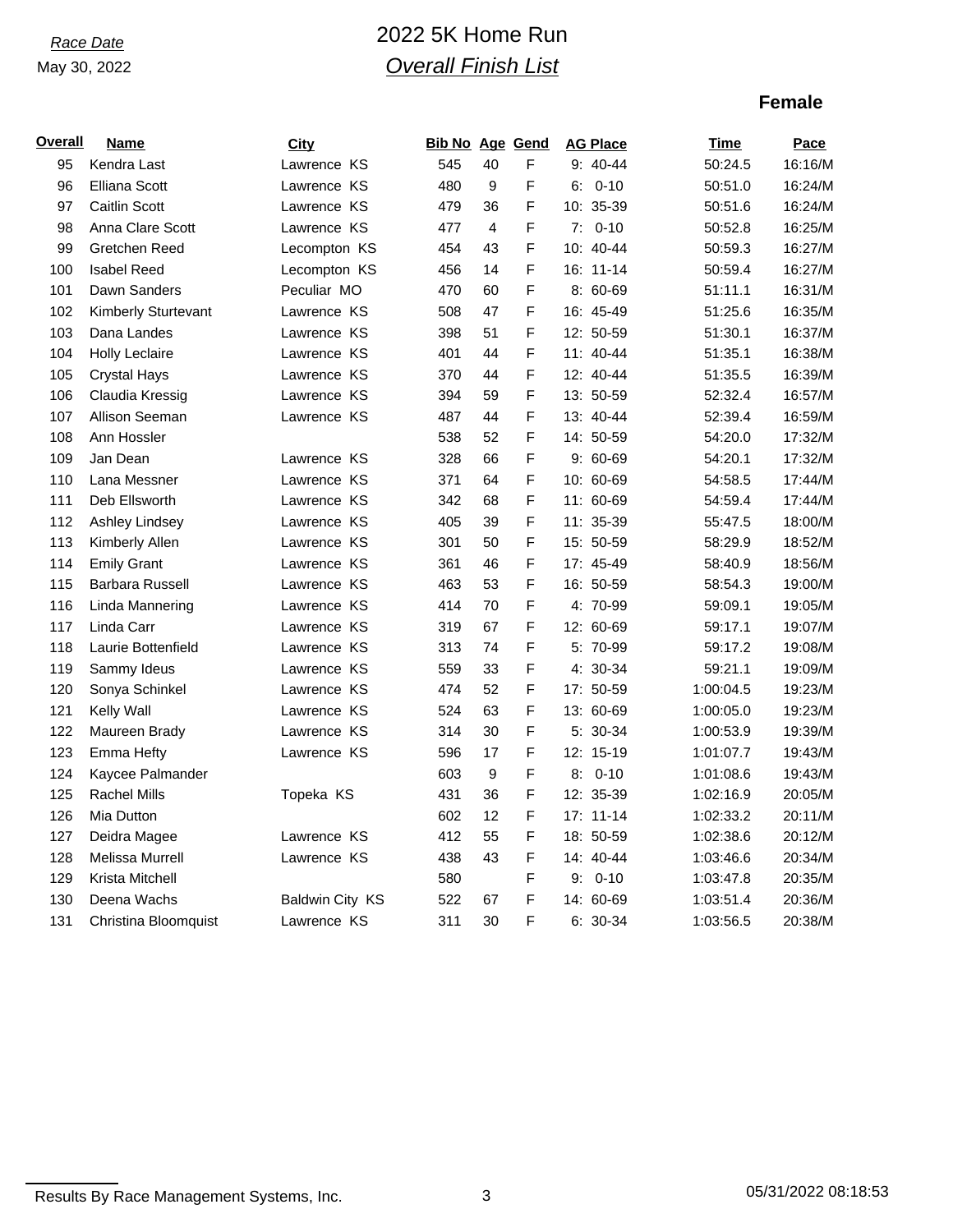# *Race Date* 2022 5K Home Run *Overall Finish List*

### **Male**

| <b>Overall</b> | <b>Name</b>          | <b>City</b>   | <b>Bib No Age Gend</b> |    |   | <b>AG Place</b> | <b>Time</b> | Pace   |
|----------------|----------------------|---------------|------------------------|----|---|-----------------|-------------|--------|
| 1              | Matt O'Reilly        | Lawrence KS   | 440                    | 37 | M | 1: Overall      | 18:46.1     | 6:03/M |
| 2              | <b>Zdenko Duris</b>  | Lawrence KS   | 340                    | 43 | M | 1: Masters      | 18:49.8     | 6:04/M |
| 3              | Eric Morin           | Manhattan KS  | 570                    | 35 | M | $1: 35-39$      | 18:58.3     | 6:07/M |
| 4              | Garrett Ernzen       | Lawrence KS   | 344                    | 14 | M | $1: 11 - 14$    | 18:58.9     | 6:07/M |
| 5              | Paul Kaldahl         | Lawrence KS   | 384                    | 35 | M | 2: 35-39        | 19:42.8     | 6:22/M |
| 6              | Alex Lorenzo         | Lawrence KS   | 564                    | 16 | M | $1: 15-19$      | 19:56.4     | 6:26/M |
| 7              | Nicholas Mefford     | Lawrence KS   | 425                    | 40 | M | $1: 40 - 44$    | 20:09.5     | 6:30/M |
| 8              | Cole Heck            | Lawrence KS   | 372                    | 30 | M | $1: 30-34$      | 20:37.8     | 6:39/M |
| 9              | Dan Kuhlman          | Lecompton KS  | 396                    | 68 | M | $1: 60-69$      | 21:43.6     | 7:01/M |
| 10             | <b>Taylor Bauer</b>  | Lawrence KS   | 597                    | 31 | M | 2: 30-34        | 21:51.6     | 7:03/M |
| 11             | Ron Dupreez          | Great Bend KS | 562                    | 71 | M | 1: 70-99        | 22:12.5     | 7:10/M |
| 12             | <b>Chase Ramirez</b> | Lawrence KS   | 565                    | 19 | M | $2: 15-19$      | 22:42.2     | 7:19/M |
| 13             | Kyler Gullage        | Fort Riley KS | 362                    | 24 | M | $1: 20-24$      | 23:03.1     | 7:26/M |
| 14             | Joseph Minder        |               | 605                    | 22 | M | 2: 20-24        | 23:10.7     | 7:29/M |
| 15             | <b>Riley Swart</b>   | Lawrence KS   | 513                    | 13 | M | $2: 11-14$      | 23:22.1     | 7:32/M |
| 16             | Adrian Johnson       | Lawrence KS   | 376                    | 12 | M | $3: 11-14$      | 23:28.3     | 7:34/M |
| 17             | Kyle Johnson         | Lawrence KS   | 380                    | 39 | M | $3: 35-39$      | 23:28.6     | 7:34/M |
| 18             | <b>Brian Schwanz</b> | Lawrence KS   | 475                    | 48 | M | $1: 45-49$      | 23:45.4     | 7:40/M |
| 19             | <b>Ryan Ellett</b>   | Lawrence KS   | 341                    | 47 | M | $2: 45-49$      | 24:13.2     | 7:49/M |
| 20             | Joey Clossen         | Lawrence KS   | 322                    | 13 | M | 4: 11-14        | 24:21.0     | 7:51/M |
| 21             | Bo Johnston          | Garnett KS    | 382                    | 13 | M | $5: 11-14$      | 24:30.3     | 7:54/M |
| 22             | Kevin Liu            | Lawrence KS   | 407                    | 48 | M | $3: 45-49$      | 24:31.1     | 7:55/M |
| 23             | Patrick Sandefur     | Lawrence KS   | 469                    | 14 | M | $6: 11-14$      | 24:34.8     | 7:56/M |
| 24             | David Fredrick       | Lawrence KS   | 352                    | 46 | M | 4: 45-49        | 24:43.1     | 7:58/M |
| 25             | lan Campbell         |               | 595                    | 32 | M | $3: 30-34$      | 24:59.3     | 8:04/M |
| 26             | Andreas Moeller      | Lawrence KS   | 432                    | 58 | M | $1: 50-59$      | 25:04.7     | 8:05/M |
| 27             | James Hilliard       | Lawrence KS   | 373                    | 66 | M | 2: 60-69        | 25:21.8     | 8:11/M |
| 28             | David Mannering      | Lawrence KS   | 413                    | 71 | M | 2: 70-99        | 25:34.5     | 8:15/M |
| 29             | Michael Ostreko      | Lawrence KS   | 442                    | 42 | M | $2: 40-44$      | 25:45.7     | 8:19/M |
| 30             | <b>Billy Welch</b>   | Ottawa KS     | 566                    | 47 | M | 5: 45-49        | 25:54.6     | 8:21/M |
| 31             | Rob Scott            | Lawrence KS   | 484                    | 38 | M | 4: 35-39        | 25:59.1     | 8:23/M |
| 32             | Benjamin Schwensen   | Topeka KS     | 476                    | 17 | M | $3: 15-19$      | 26:00.5     | 8:23/M |
| 33             | Cale Kobler          | Lawrence KS   | 392                    | 26 | M | $1: 25-29$      | 26:08.7     | 8:26/M |
| 34             | Jeffrey Carmody      | Lawrence KS   | 318                    | 30 | M | 4: 30-34        | 26:10.0     | 8:26/M |
| 35             | <b>Brody Wagner</b>  | Lecompton KS  | 573                    | 17 | M | 4: 15-19        | 26:14.1     | 8:28/M |
| 36             | Stephen Chavez       | Lawrence KS   | 321                    | 60 | M | $3:60-69$       | 26:15.7     | 8:28/M |
| 37             | David Gundy          | Lawrence KS   | 590                    | 53 | M | $2: 50-59$      | 26:34.5     | 8:34/M |
| 38             | Mark Brunson         | Newton KS     | 317                    | 35 | M | 5: 35-39        | 27:06.3     | 8:45/M |
| 39             | Calvin Reed          | Lecompton KS  | 452                    | 45 | M | $6: 45-49$      | 27:38.5     | 8:55/M |
| 40             | Gene Wee             | Lawrence KS   | 526                    | 73 | M | 3: 70-99        | 28:07.1     | 9:04/M |
| 41             | John Leslie          | Lawrence KS   | 404                    | 48 | M | 7: 45-49        | 28:15.3     | 9:07/M |
| 42             | Jake Lohmeyer        | Lawrence KS   | 532                    | 18 | M | $5: 15-19$      | 28:49.7     | 9:18/M |
| 43             | <b>Thomas Sikes</b>  | Lawrence KS   | 493                    | 15 | M | $6: 15-19$      | 28:51.5     | 9:19/M |
| 44             | <b>Asher Sikes</b>   | Lawrence KS   | 489                    | 15 | M | $7: 15-19$      | 28:52.3     | 9:19/M |
| 45             | <b>Daniel Sikes</b>  | Lawrence KS   | 491                    | 18 | M | $8: 15-19$      | 28:52.4     | 9:19/M |
| 46             | <b>Gary Klotz</b>    | Eudora KS     | 388                    | 59 | M | $3: 50-59$      | 28:57.5     | 9:20/M |
| 47             | Ron Ramsay           | Lawrence KS   | 451                    | 56 | М | 4: 50-59        | 28:59.4     | 9:21/M |

Results By Race Management Systems, Inc. 4 6 and 4 05/31/2022 08:18:53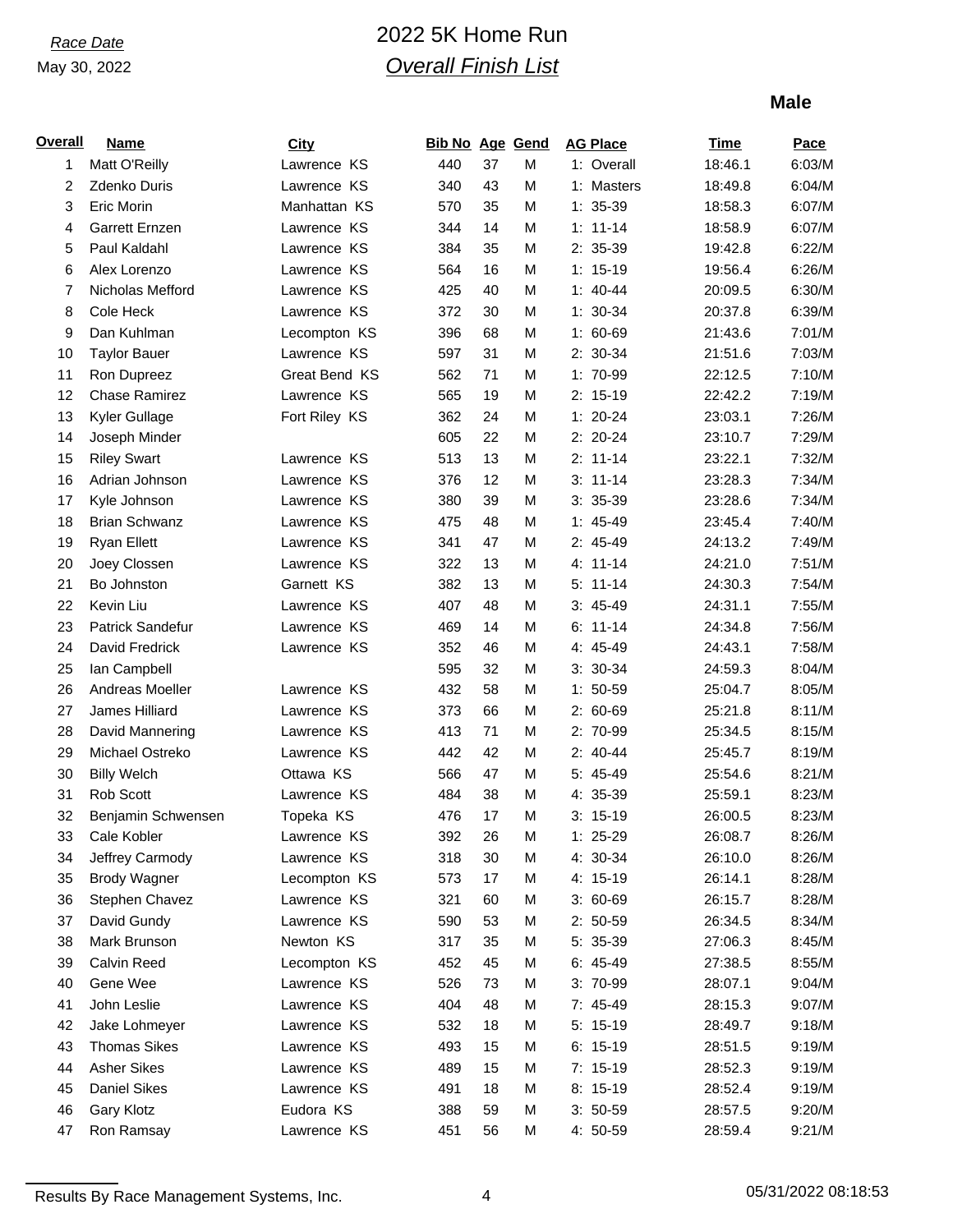# *Race Date* 2022 5K Home Run *Overall Finish List*

### **Male**

| <u>Overall</u> | <b>Name</b>               | <b>City</b>    | <b>Bib No Age Gend</b> |    |   | <b>AG Place</b> | <b>Time</b> | Pace    |
|----------------|---------------------------|----------------|------------------------|----|---|-----------------|-------------|---------|
| 48             | Scott Hanrath             | Lawrence KS    | 367                    | 47 | M | 8: 45-49        | 30:09.9     | 9:44/M  |
| 49             | Caleb Johnson             | Lawrence KS    | 377                    | 41 | M | $3: 40-44$      | 30:15.1     | 9:46/M  |
| 50             | Jeff Hahn                 | Lawrence KS    | 364                    | 47 | M | 9: 45-49        | 31:16.5     | 10:05/M |
| 51             | Kelly Johnson             | Lawrence KS    | 379                    | 51 | M | 5: 50-59        | 31:22.1     | 10:07/M |
| 52             | Keith Dowell              | Lawrence KS    | 336                    | 68 | M | 4: 60-69        | 31:33.1     | 10:11/M |
| 53             | Luke Beck                 | Lawrence KS    | 304                    | 41 | M | 4: 40-44        | 32:06.2     | 10:21/M |
| 54             | Zachary Hardin            | Lawrence KS    | 368                    | 25 | M | $2: 25-29$      | 32:51.9     | 10:36/M |
| 55             | Jerome Stucky             | Lawrence KS    | 506                    | 65 | M | 5: 60-69        | 33:18.6     | 10:45/M |
| 56             | <b>Scott Unekis</b>       | Lawrence KS    | 520                    | 46 | M | 10: 45-49       | 33:19.4     | 10:45/M |
| 57             | Andrew Lenz               | Lawrence KS    | 403                    | 35 | M | $6: 35-39$      | 33:37.1     | 10:51/M |
| 58             | Ken Hite                  | Lawrence KS    | 374                    | 49 | M | 11: 45-49       | 33:57.6     | 10:57/M |
| 59             | William Fernandez         | Lawrence KS    | 348                    | 70 | M | 4: 70-99        | 34:07.9     | 11:01/M |
| 60             | Michael Kehoe             | Lawrence KS    | 386                    | 68 | M | $6: 60-69$      | 34:54.5     | 11:16/M |
| 61             | <b>Earl Barnes</b>        | Lawrence KS    | 576                    | 49 | M | 12: 45-49       | 35:09.8     | 11:21/M |
| 62             | Joseph Probst             | Lawrence KS    | 553                    | 17 | M | $9: 15-19$      | 35:17.2     | 11:23/M |
| 63             | lan Bravo-Lowell          | Lawrence KS    | 316                    | 11 | M | $7: 11-14$      | 36:51.7     | 11:53/M |
| 64             | <b>Oliver Fredrick</b>    | Lawrence KS    | 354                    | 14 | M | $8: 11-14$      | 37:40.5     | 12:09/M |
| 65             | Dick Paige                | Lawrence KS    | 443                    | 72 | M | 5: 70-99        | 38:02.6     | 12:16/M |
| 66             | Jim Evers                 | Lawrence KS    | 345                    | 61 | M | 7: 60-69        | 38:10.6     | 12:19/M |
| 67             | <b>Tom Stone</b>          |                | 537                    | 78 | M | 6: 70-99        | 38:41.7     | 12:29/M |
| 68             | Aaron Rudeen              | Lawrence KS    | 461                    | 30 | M | 5: 30-34        | 38:50.8     | 12:32/M |
| 69             | <b>Rex Russell</b>        | Lawrence KS    | 464                    | 55 | M | $6: 50-59$      | 38:52.0     | 12:32/M |
| 70             | Andrew McCall             | Lawrence KS    | 419                    | 11 | M | $9: 11-14$      | 39:12.3     | 12:39/M |
| 71             | Josiah Bessent            | Lawrence KS    | 308                    | 11 | M | 10: 11-14       | 39:15.8     | 12:40/M |
| 72             | <b>Brian McCall</b>       | Lawrence KS    | 420                    | 51 | M | 7: 50-59        | 39:25.4     | 12:43/M |
| 73             | <b>Greg Swart</b>         | Lawrence KS    | 510                    | 44 | M | 5: 40-44        | 39:35.7     | 12:46/M |
| 74             | Alex McEntire             | Kansas City MO | 423                    | 45 | M | 13: 45-49       | 40:07.3     | 12:57/M |
| 75             | <b>Brad Ralph</b>         | Lawrence KS    | 449                    | 63 | M | 8: 60-69        | 41:02.3     | 13:14/M |
| 76             | Alia Leon                 |                | 585                    | 12 | M | $11: 11-14$     | 41:20.2     | 13:20/M |
| $77$           | Samuel Miller             | Lawrence KS    | 428                    | 4  | M | $1: 0-10$       | 42:39.4     | 13:46/M |
| 78             | <b>Bryan Miller</b>       | Lawrence KS    | 426                    | 38 | M | 7: 35-39        | 42:39.6     | 13:46/M |
| 79             | <b>Ben Sikes</b>          | Lawrence KS    | 490                    | 43 | M | $6: 40-44$      | 43:27.6     | 14:01/M |
| 80             | Liam Sikes                | Lawrence KS    | 492                    | 9  | М | $2: 0-10$       | 43:28.1     | 14:01/M |
| 81             | <b>Matthew Sturtevant</b> | Lawrence KS    | 509                    | 45 | M | 14: 45-49       | 45:57.9     | 14:50/M |
| 82             | <b>Ethan Sturtevant</b>   | Lawrence KS    | 507                    | 15 | M | 10: 15-19       | 45:57.9     | 14:50/M |
| 83             | <b>Brent Lamb</b>         | Lawrence KS    | 397                    | 62 | M | $9:60-69$       | 46:46.2     | 15:05/M |
| 84             | Juan Bravo Suarez         | Lawrence KS    | 315                    | 48 | M | 15: 45-49       | 46:57.6     | 15:09/M |
| 85             | <b>Bravery See</b>        | Lawrence KS    | 589                    | 10 | M | $3: 0-10$       | 47:14.0     | 15:14/M |
| 86             | <b>Bryce Crough</b>       | Lawrence KS    | 325                    | 20 | M | $3: 20-24$      | 47:49.6     | 15:26/M |
| 87             | <b>Hugh Scott</b>         | Lawrence KS    | 482                    | 6  | M | 4: 0-10         | 48:27.3     | 15:38/M |
| 88             | Hank Scott                | Lawrence KS    | 481                    | 6  | M | $5: 0-10$       | 48:37.6     | 15:41/M |
| 89             | Ramon Schidt              | Lawrence KS    | 581                    | 82 | M | 7: 70-99        | 48:38.9     | 15:42/M |
| 90             | Donald Sanders            | Peculiar MO    | 471                    | 65 | M | 10: 60-69       | 51:11.6     | 16:31/M |
| 91             | Kevin Kressig             | Lawrence KS    | 395                    | 60 | M | 11: 60-69       | 52:24.8     | 16:54/M |
| 92             | Unknown Partic. 587       |                | 587                    |    | M | $6: 0-10$       | 52:27.1     | 16:55/M |
| 93             | Virgil Dean               | Lawrence KS    | 329                    | 71 | M | 8: 70-99        | 54:19.7     | 17:32/M |
| 94             | Michael Johnson           | Lawrence KS    | 381                    | 79 | M | 9: 70-99        | 55:15.0     | 17:49/M |

Results By Race Management Systems, Inc. 6 05/31/2022 08:18:53